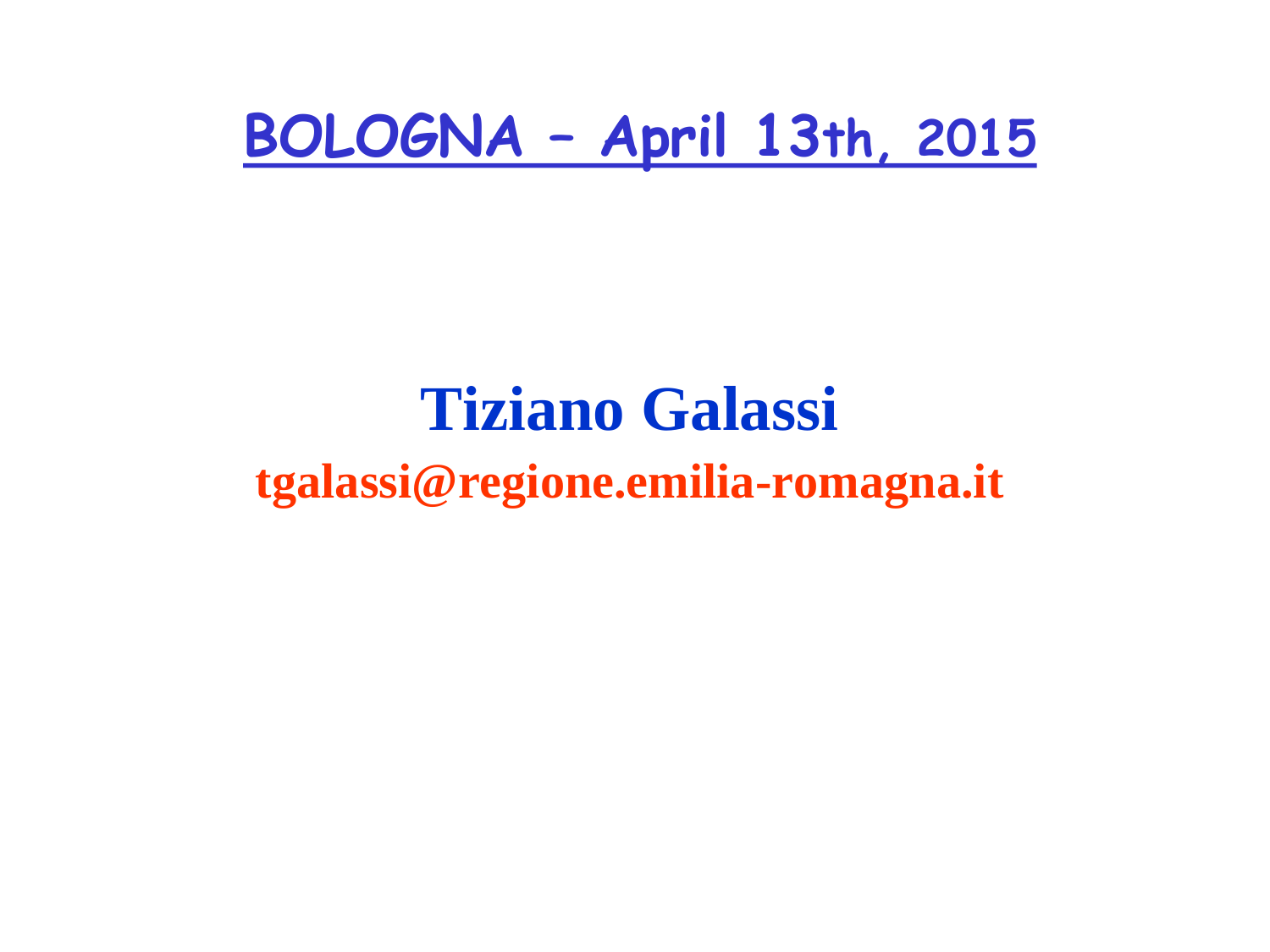## **Emilia - Romagna Region**



**Nine provinces**

**About 25% of the total PPP sell in Italy are sell in our Emilia-Romagna Region**

| SAU – ha | 1.000.000 |
|----------|-----------|
|----------|-----------|

Agricultural PLV | Euro 4.000.000.000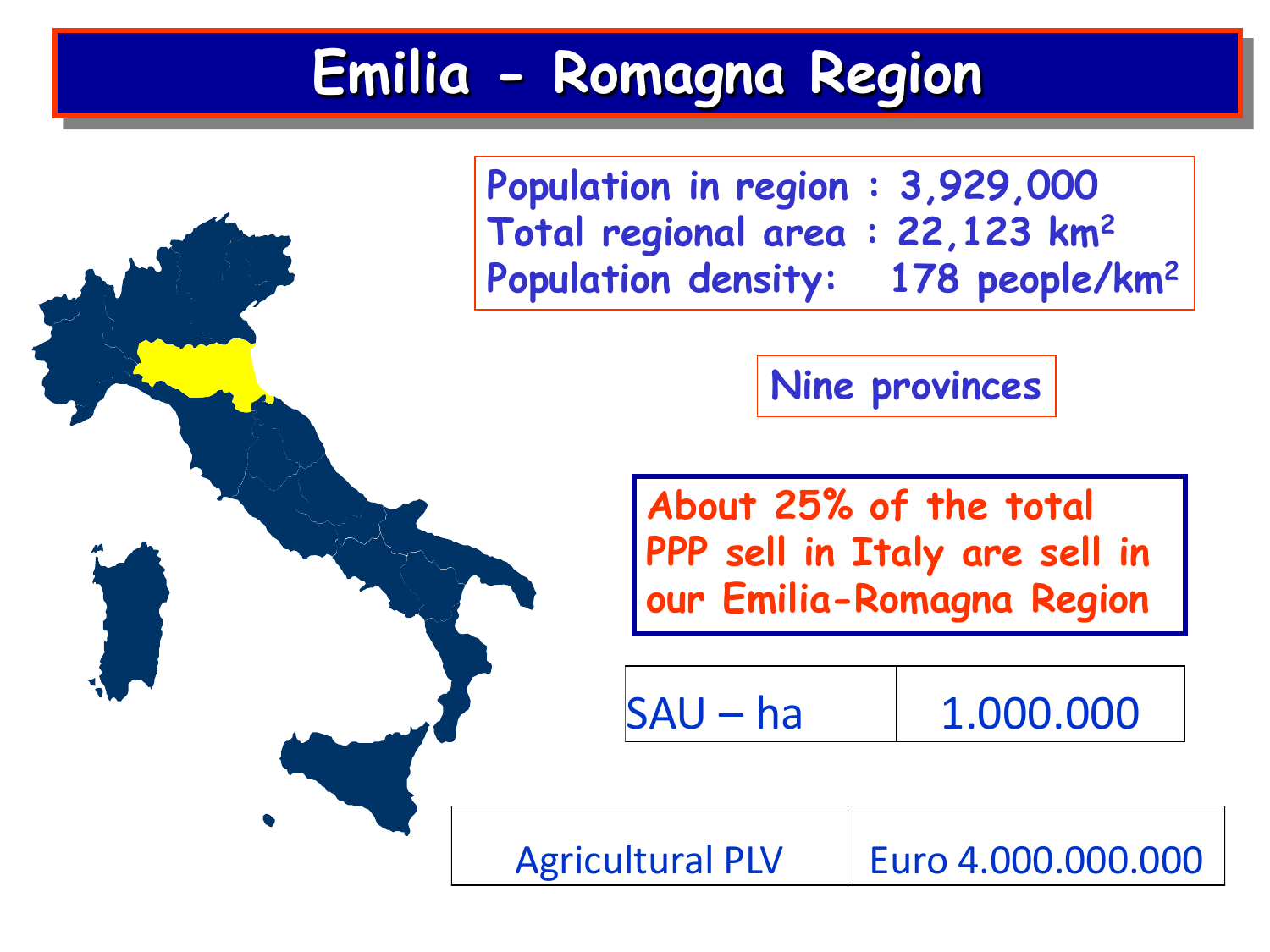**Prevent and reduce the damages caused by plant adversities in a sustainable system where we want valorize the regional agricultural products**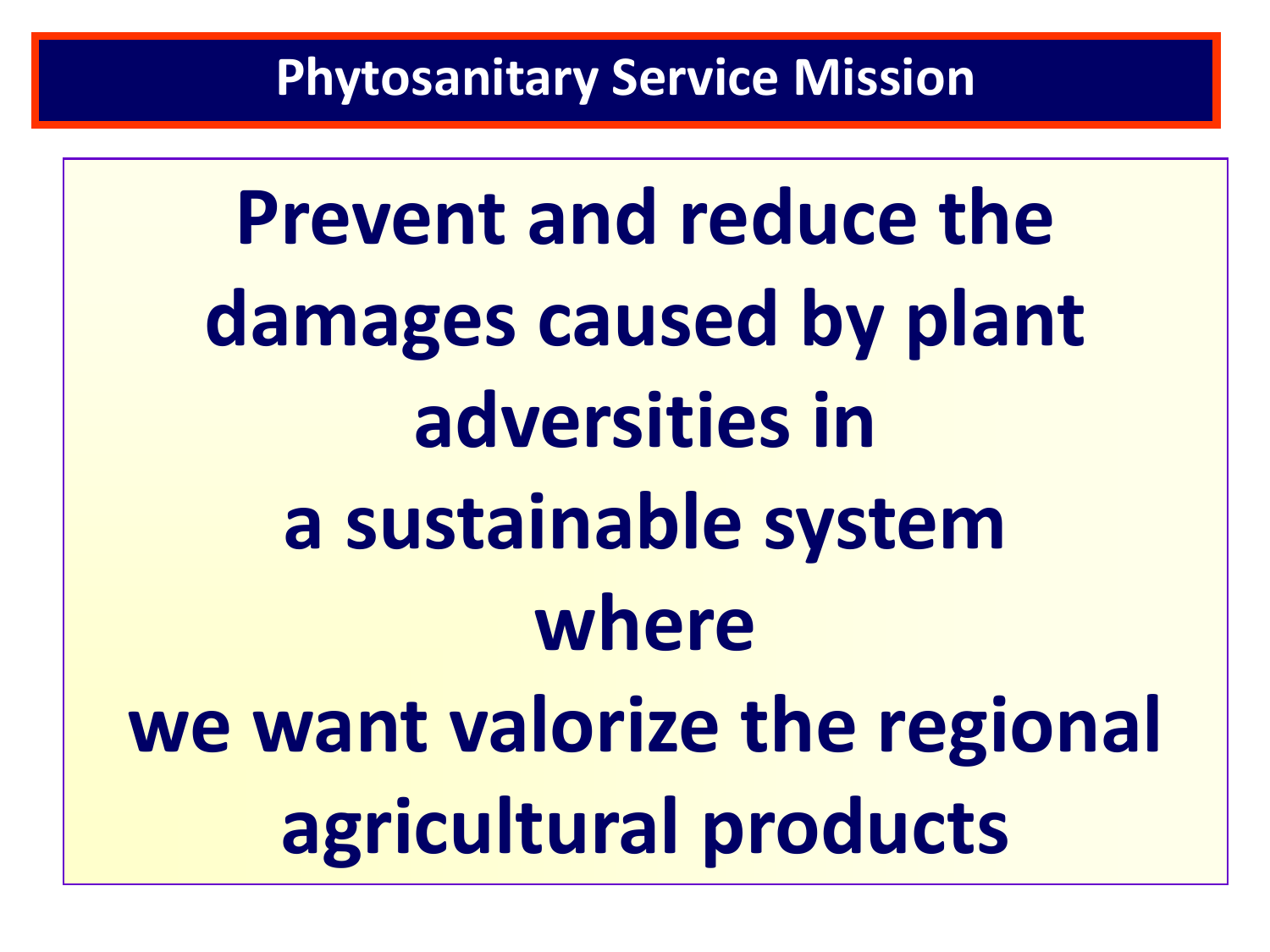#### **ACTIVITY AND STRATEGIES OF SERVICE**

#### **Implement programs of prophylaxis against harmful pests with high phytosanitary risk**

**Attuare interventi di profilassi nei confronti di organismi ad elevato rischio fitosanitario**

 **Define innovative and compatible strategies of plant defense with the protection of the environment and hight quality of agricultural production Definire strategie di difesa delle piante innovative e compatibili con la tutela dell'ambiente e produzioni agricole e di qualità**

**Promote the production of high-quality of propagating material**

**Promuovere la produzione di materiale di moltiplicazione regionale di alta qualità**

 **Contribute to the definition of phytosanitary standards (regional, national and Community)**

 **Concorrere alla definizione di norme fitosanitarie di valenza regionale, nazionale <sup>e</sup> comunitario**

#### **Provide plant health specialist support Fornire supporti specialistici in materia fitosanitaria**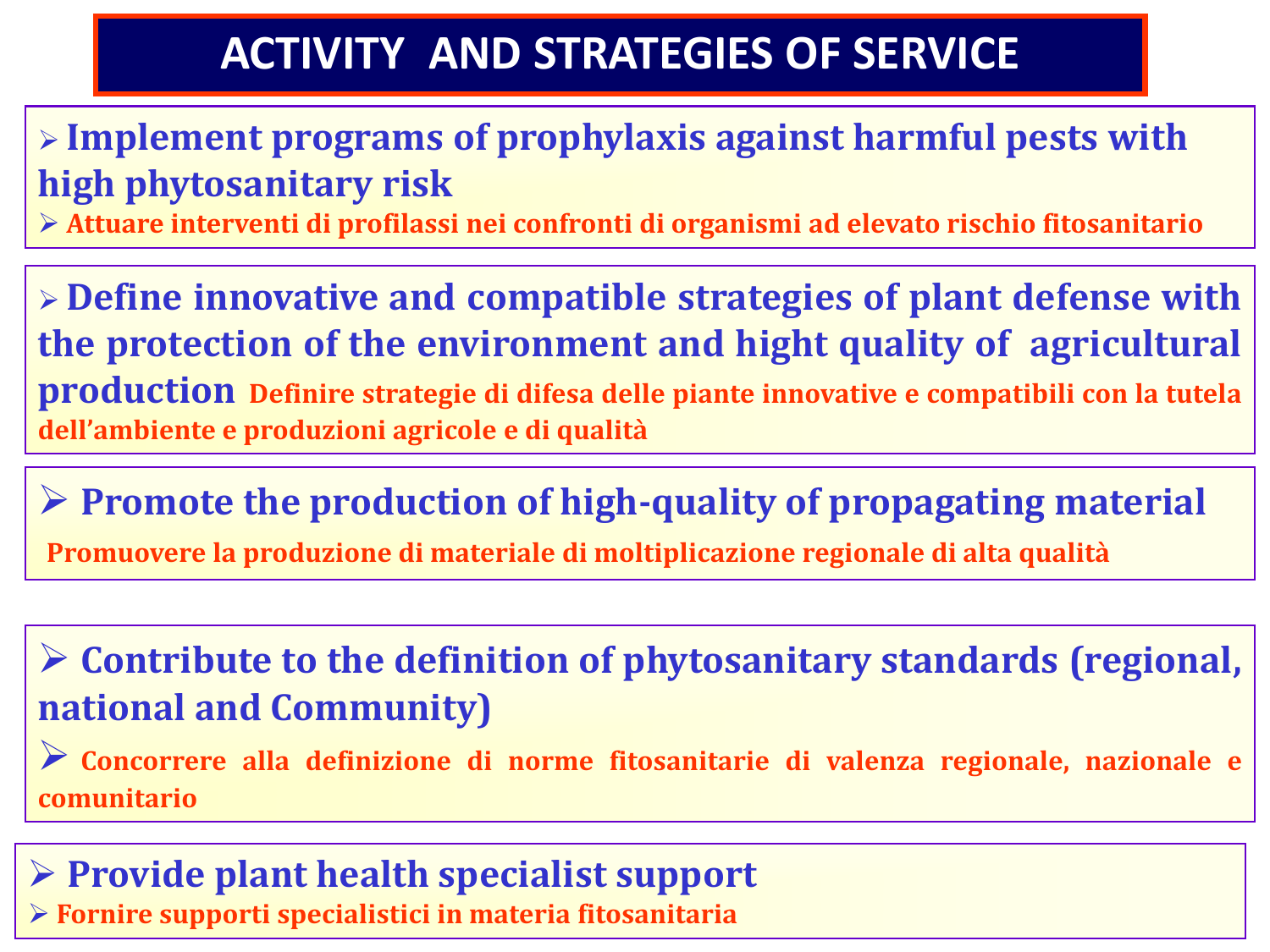### **Phytosanitary Service Organization**

|                                                                                                                                                                                                                                                                                                                                                                                     |  | <b>Director</b>                                 |  |                                       |                                                                 |                                                                               | <b>76 employees</b> |  |
|-------------------------------------------------------------------------------------------------------------------------------------------------------------------------------------------------------------------------------------------------------------------------------------------------------------------------------------------------------------------------------------|--|-------------------------------------------------|--|---------------------------------------|-----------------------------------------------------------------|-------------------------------------------------------------------------------|---------------------|--|
|                                                                                                                                                                                                                                                                                                                                                                                     |  | <b>Official Phytosanitary</b><br><b>Control</b> |  | <b>Supports</b>                       |                                                                 | <b>Crop protection</b>                                                        |                     |  |
|                                                                                                                                                                                                                                                                                                                                                                                     |  |                                                 |  |                                       |                                                                 |                                                                               | • Preparation plant |  |
| <b>• Application of regulations</b><br>(EU, national and regional)<br>• Land monitoring<br><b>• Implementation decrees</b><br>mandatory fight<br>• Inspection and certification<br>in import, export and transit<br>• Authorizations and<br>accreditations (Passports<br>plants, RUP Production and<br>trade of plants)<br>• Phytosanitary certification<br>of propagating material |  |                                                 |  | <b>Testing</b><br><b>laboratories</b> | protection guidelines<br>• Coordinating<br>programs for IPM and |                                                                               |                     |  |
|                                                                                                                                                                                                                                                                                                                                                                                     |  |                                                 |  | <b>Plant Protection</b><br>products   |                                                                 | organic agricultural<br>• Forecasting and<br>warning of plant health<br>risks |                     |  |
|                                                                                                                                                                                                                                                                                                                                                                                     |  |                                                 |  | <b>Comunication</b>                   |                                                                 |                                                                               |                     |  |
|                                                                                                                                                                                                                                                                                                                                                                                     |  |                                                 |  | <b>Secretary</b>                      |                                                                 | • Plant protection in<br>urban areas and forest                               |                     |  |
|                                                                                                                                                                                                                                                                                                                                                                                     |  |                                                 |  |                                       |                                                                 | <b>• Experiments and</b><br>studies in the field of<br>plant health           |                     |  |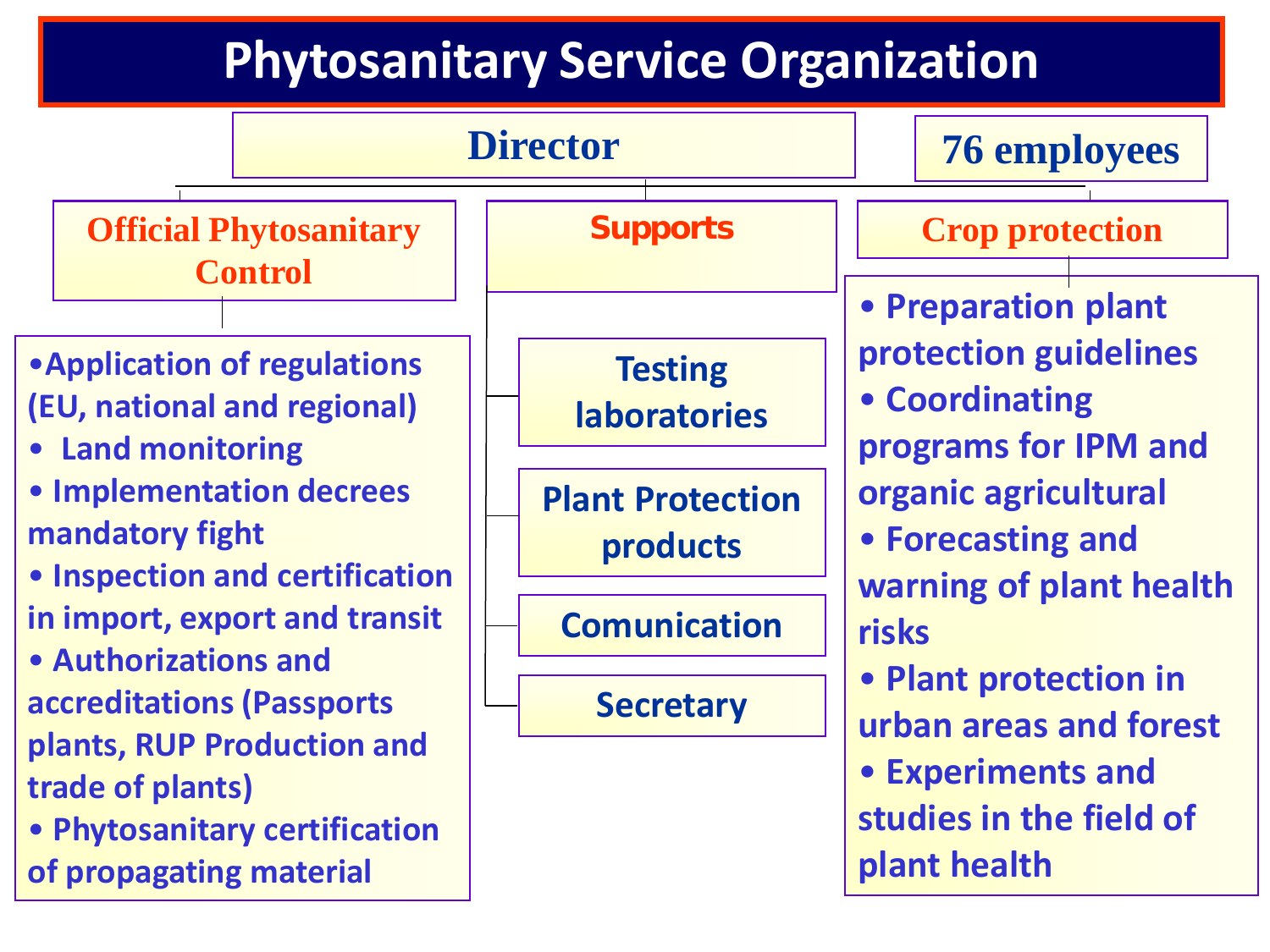#### **Components of IPM system**

Regione Emilia Romagna

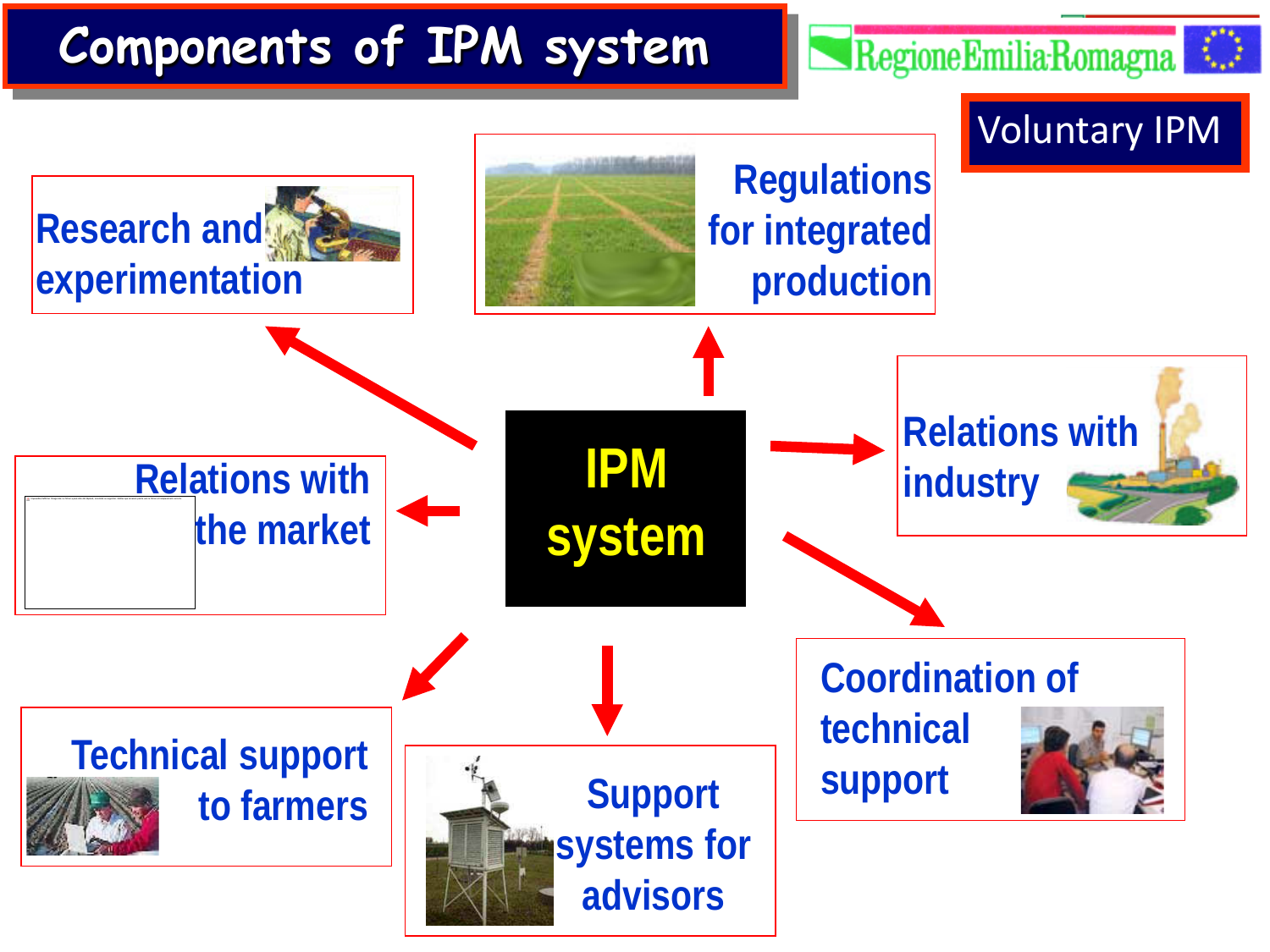## IMP surface in Emilia-Romagna Region

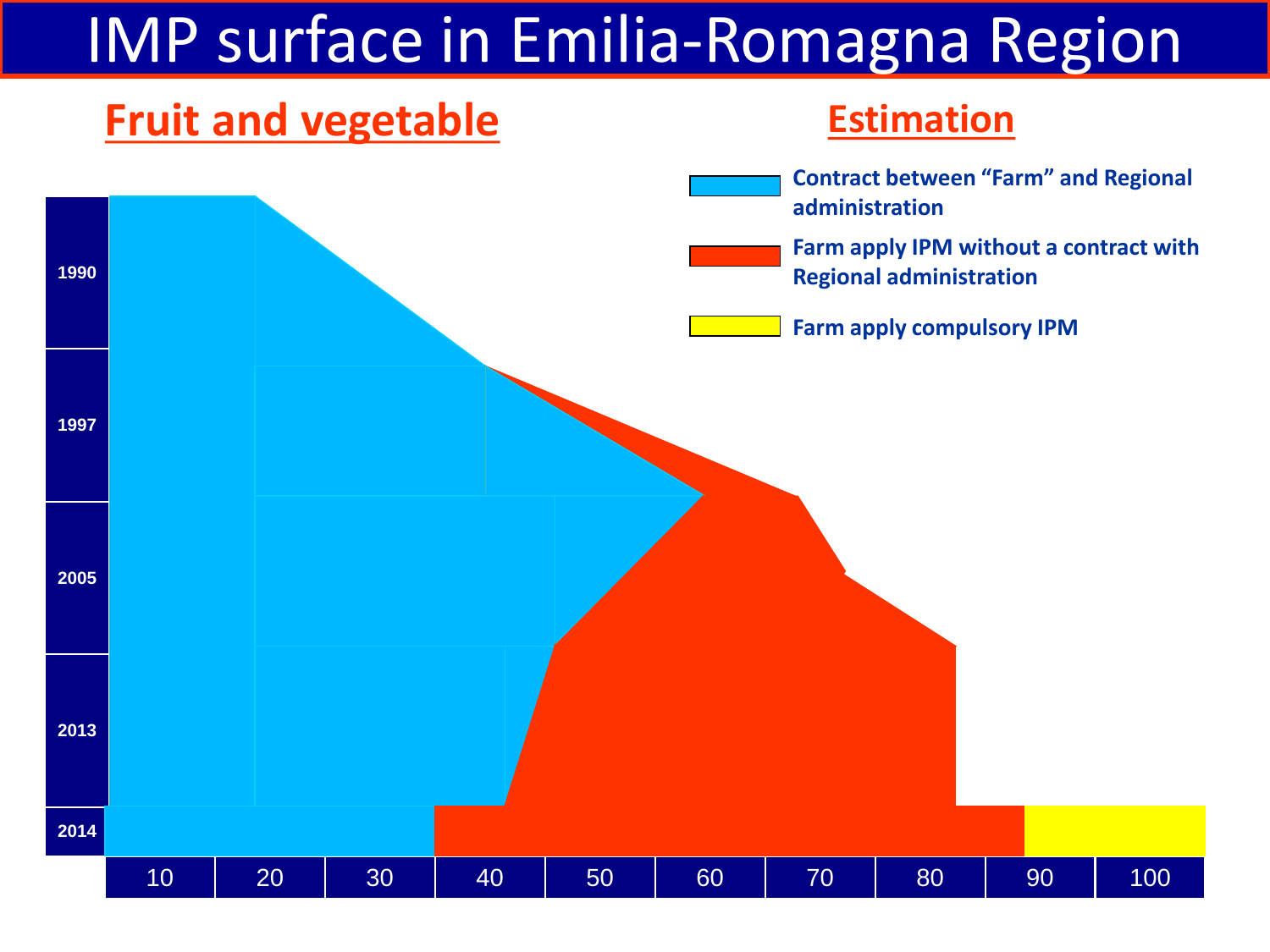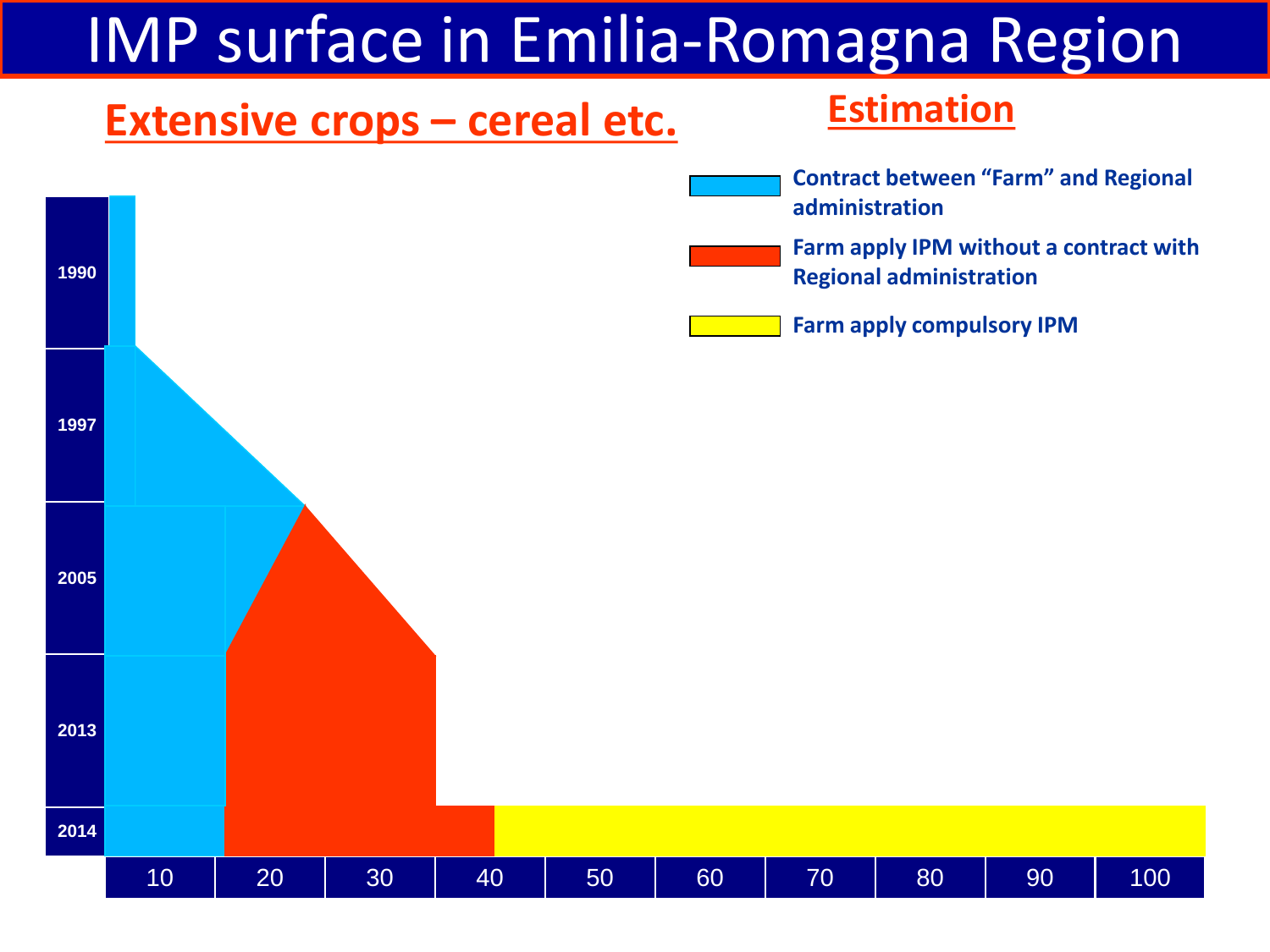## IMP surface in Emilia-Romagna Region

#### **Grape**



#### **Estimation**

- **Contract between "Farm" and Regional administration**
- **Farm apply IPM without a contract with Regional administration**
- **Farm apply compulsory IPM**

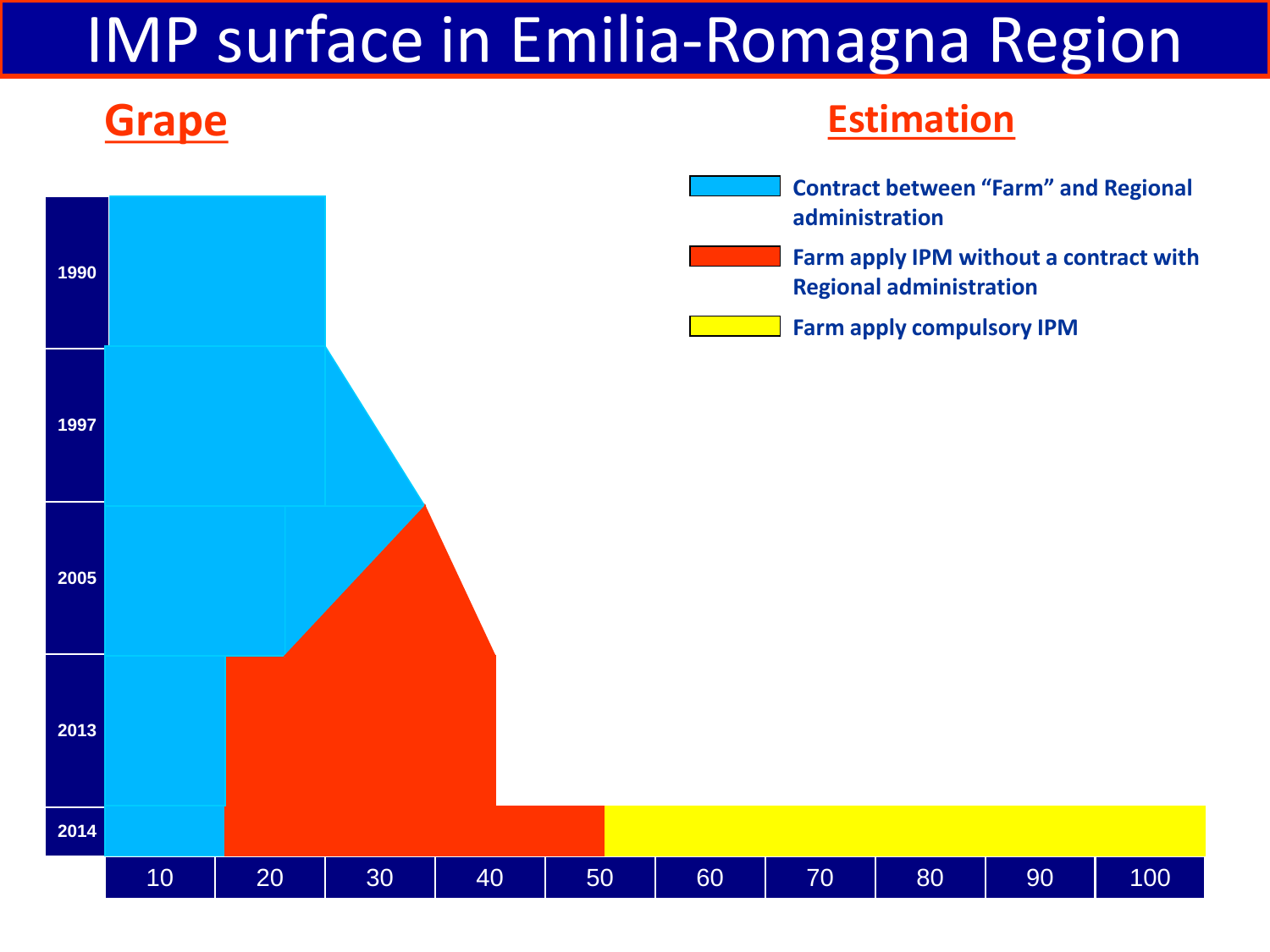

Pesticide residuals

 **Normaly who applies IPM reduces: total residuals residual of singol pesticide**

 **any problem regarding limitation MRL and ArFD**

 **It is possible to increase numbers of pesticides residual**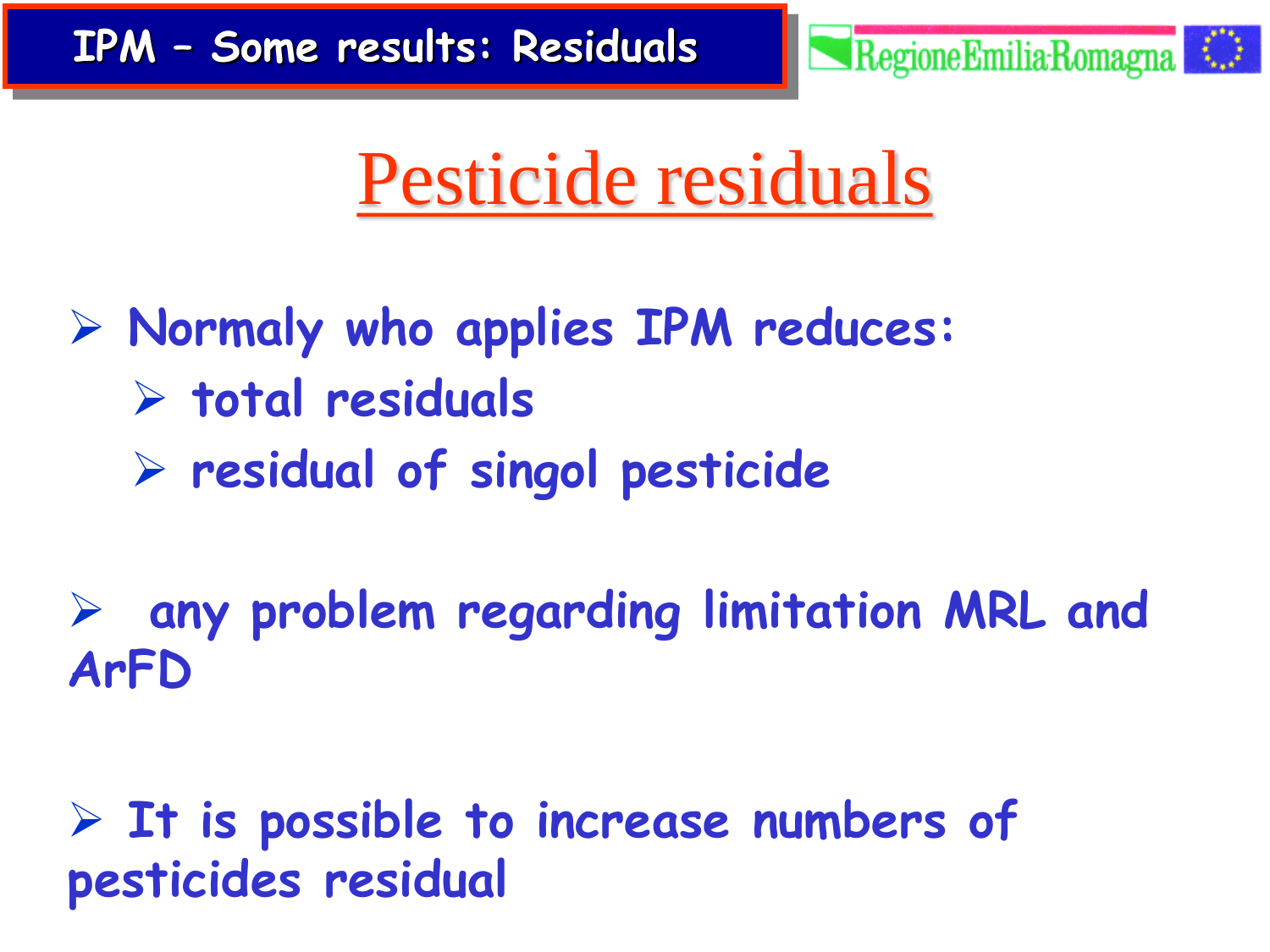

# **Pesticides**

 **According to the crop, 20-35% reduction in the amount used** 

 **Improved impact on humans and the environment:**

- **between 70 and 90% reduction in pesticides with high acute toxicity**
- **between 40 and 95% reduction in pesticides with high chronic toxicity**

**strict respect for residue limits**